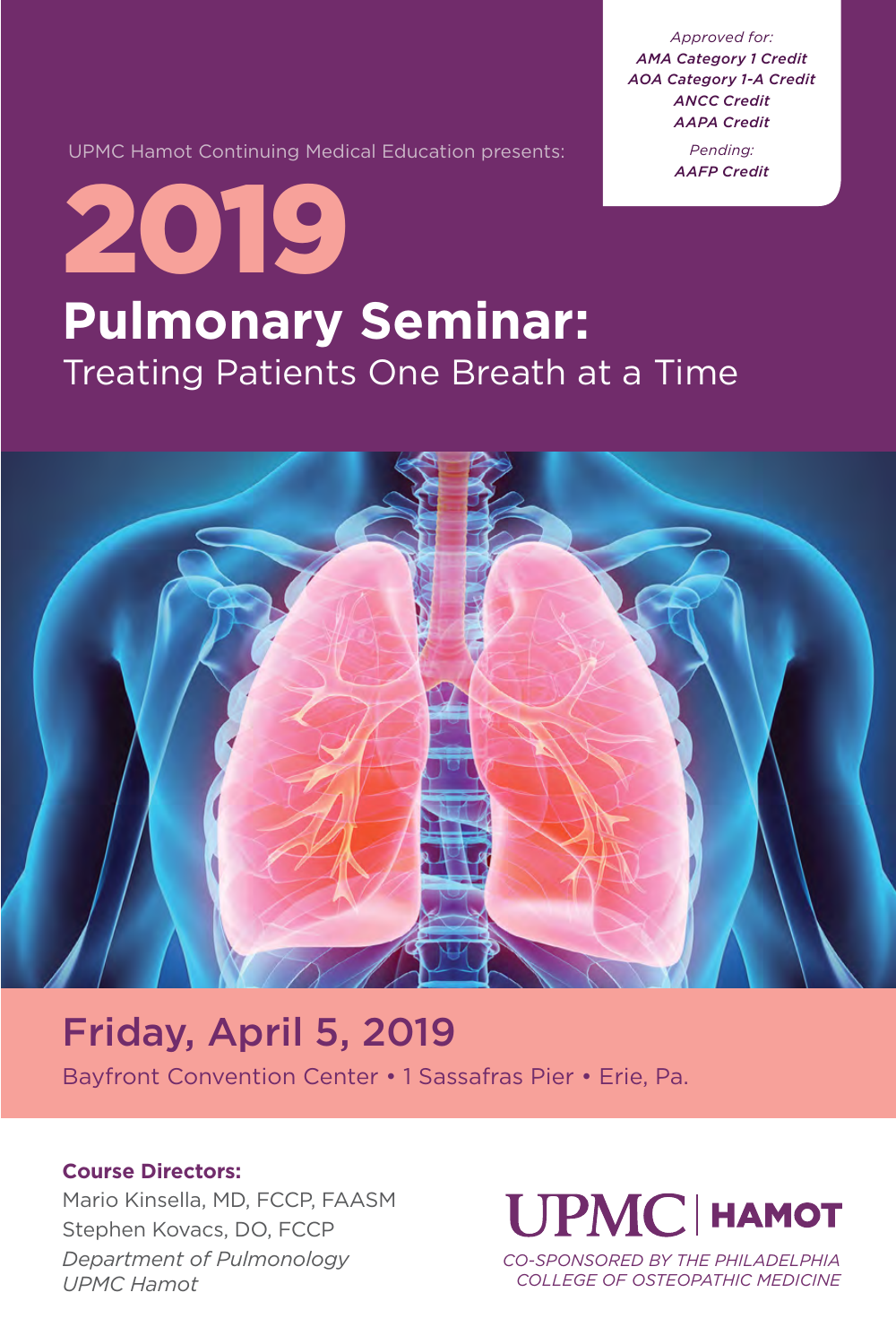### PROGRAM AGENDA

| 7:15 to 8 a.m.           | <b>Registration/Continental Breakfast</b>                                                                     |
|--------------------------|---------------------------------------------------------------------------------------------------------------|
| 8 to 8:05 a.m.           | <b>Introduction</b>                                                                                           |
| 8:05 to 8:35 a.m.        | Vaping and eCigs - What You Need To Know<br>Anand Popuri, DO, MS                                              |
| 8:35 to 9:05 a.m.        | The How-To of $O2$<br>Brenna Lee, PA-C                                                                        |
| $9:05$ to $9:35$ a.m.    | <b>Sleep and Narcolepsy Update</b><br>Mario Kinsella, MD, FCCP, FAASM                                         |
| 9:35 to 9:50 a.m.        | <b>Break</b>                                                                                                  |
| 9:50 to 10:20 a.m.       | <b>Emerging Technologies for Lung Cancer Diagnosis</b><br>Stephen Kovacs, DO, FCCP                            |
| 10:20 to 10:35 a.m.      | Interstitial Lung Disease (ILD) From a Patient's<br><b>Perspective</b><br>Joe Matheis, ILD Patient            |
| 10:35 to 11:20 a.m.      | <b>Provider's Insight to Interstitial Lung Disease (ILD)</b><br>Mario Kinsella, MD, FCCP, FAASM               |
| 11:20 to 11:50 a.m.      | <b>AM Panel Discussion</b>                                                                                    |
| 11:50 a.m. to 12:30 p.m. | <b>Lunch and Networking</b>                                                                                   |
| 12:30 to 1 p.m.          | <b>Pulmonary Hypertension From the Cardiologist's</b><br><b>Perspective</b><br>Robert Maholic, DO, FACC, FSVM |
| 1 to 1:30 p.m.           | <b>Outpatient Follow-Up for COPD Admissions</b><br>Christopher Lau, MD                                        |
| 1:30 to 2 p.m.           | <b>Upper Airway Etiologies of Cough </b><br>It's Not All Sinus-Related<br>Ruthann Lipman, DO                  |
| 2 to 2:15 p.m.           | <b>Break</b>                                                                                                  |
| 2:15 to 2:45 p.m.        | <b>Advances in Thoracic Surgery</b><br>Manisha Shende, MD                                                     |
| 2:45 to 3:15 p.m.        | <b>Outpatient Management for Pneumonia</b>                                                                    |
|                          | J. Gus Lewis, DO                                                                                              |
| 3:15 to 3:45 p.m.        | <b>PM Panel Discussion</b>                                                                                    |
|                          |                                                                                                               |

JOIN OUR EMAIL LIST: To receive links to electronic brochures in the future and join our email list, please be sure to provide your email address on the registration form. **Your email address will not be sold or used for any purpose other than to inform you about CME opportunities at UPMC Hamot.**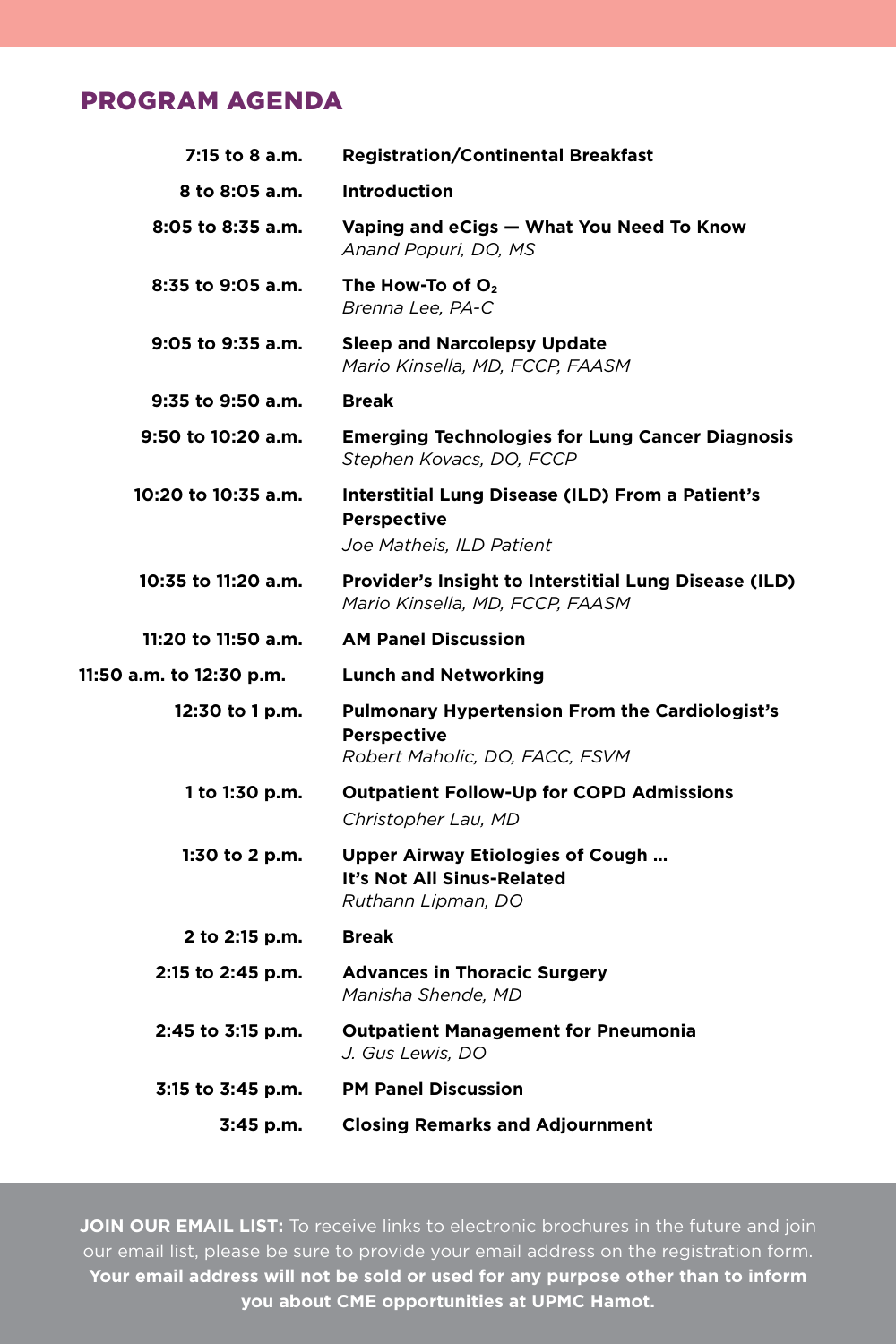## GOAL

Join your colleagues and gain the latest updates and practice guidelines in pulmonary care. This activity has been designed to increase the participant's knowledge of some of the most common pitfalls in pulmonary medicine. Specific topics were selected based on current therapies, treatments, and ways to improve pulmonary care for patients.

Electronic handouts will be made available to conference attendees. This activity is expected to result in increased confidence in making a diagnosis and providing effective treatment, referral, and follow-up care with the overall goal of improving patient outcomes.

## TARGET AUDIENCE

Primary care physicians, hospitalists, advanced practice providers, and nurses, as well as other health care professionals will benefit from attendance at this activity.

## OBJECTIVES

*At the conclusion of this activity, the participant should be able to:*

- Compare and contrast dangers between traditional cigarettes and electronic cigarettes
- Review pathophysiology of vapor and its effects on the lungs
- Recognize complications of hypoxemia
- Discuss the testing required for oxygen qualification
- List the various delivery methods for oxygen
- Discuss the approach to a patient with suspected narcolepsy
- Recognize diagnostics for patients with suspected narcolepsy and the associated treatment options
- Explain the importance of low-dose lung cancer screening
- Review new and innovative diagnostic tools used in lung cancer diagnosis
- Summarize robotic bronchoscopy procedures and its use in early lung cancer diagnosis
- Assess the impact interstitial lung disease has from a patient's perspective
- Describe the approach to a patient with suspected interstitial lung disease
- Review the diagnostics for patients with suspected interstitial lung disease and the associated treatment options
- Review diagnostic criteria for pulmonary hypertension
- Discuss utilization and interpretation of right heart catheterization and the implications for patient treatment
- Review outpatient strategies to minimize hospital readmissions for COPD exacerbation
- Discuss the concept of chronic cough as a neuropathic disorder
- Review the pathophysiology of chronic refractory cough
- Summarize current approaches for management of chronic cough
- Identify common indications for thoracic surgery
- Compare and contrast the advantages and limitations of minimally invasive thoracic surgery techniques
- List the organisms that most often cause pneumonia
- Discuss outpatient management of pneumonia
- Discuss best practices for treating patients with pneumonia who are allergic to penicillin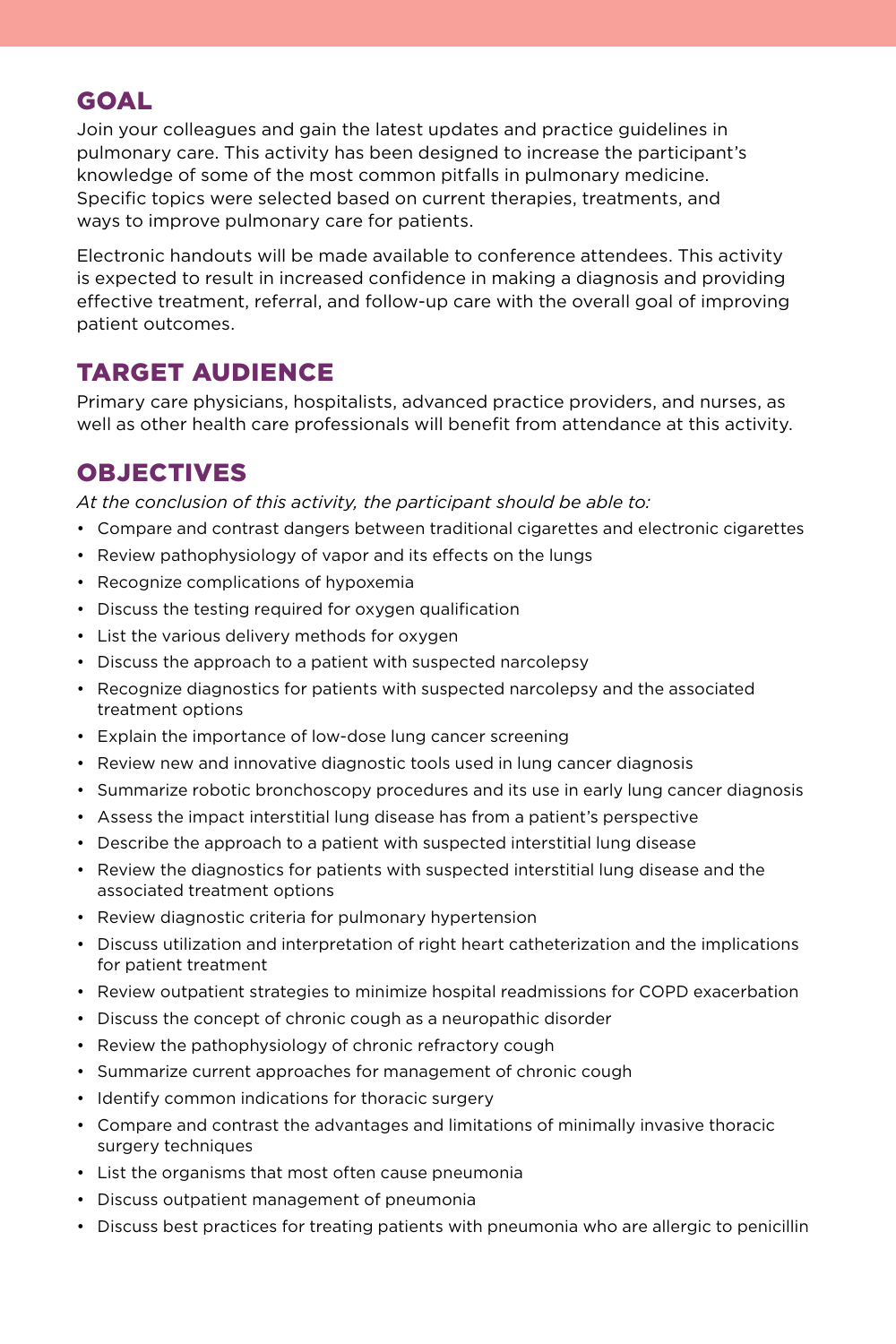## AMA ACCREDITATION

The University of Pittsburgh School of Medicine is accredited by the Accreditation Council for Continuing Medical Education to provide continuing medical education for physicians.

### AMA DESIGNATION

The University of Pittsburgh designates this live activity for a maximum of **6.5** *AMA PRA Category 1 Credits*™. Physicians should claim only the credit commensurate with the extent of their participation in the activity.

## AOA ACCREDITATION

The Philadelphia College of Osteopathic Medicine is accredited by the American Osteopathic Association to provide osteopathic continuing medical education for physicians. The Philadelphia College of Osteopathic Medicine designates this program for a maximum of six and a half hours of AOA Category 1-A credits and will report CME and specialty credits commensurate with the extent of the physician's participation in this activity.

## AAPA ACCREDITATION

UPMC has been authorized by the American Academy of PAs (AAPA) to designate AAPA Category 1 credits for activities designed primarily for its own learners and other learners within its network.

## AAPA DESIGNATION

This activity is approved for 6.5 AAPA Category 1 credits. PAs should only claim credit commensurate with the extent of their participation.

## ANCC ACCREDITATION

UPMC Provider unit is accredited as a provider of continuing nursing education by the American Nurses Credentialing Center's Commission on Accreditation.

## ANCC CONTACT HOURS

A maximum of **6.5** *nursing contact hours* will be awarded. Participants will be able to claim credit commensurate with the extent of their participation in the program. Accreditation refers to recognition of continuing nursing education activities only and does not imply UPMC or Commission on Accreditation approval or endorsement of any commercial product.

## **DISCLOSURE**

Faculty for this activity have been required to disclose all relationships with any proprietary entity producing health care goods or services, with the exemption of nonprofit or government organizations and non-health-care-related companies.

## CANCELLATION POLICY

Tuition for cancellations postmarked or date stamped before or on March 22, will be completely refunded. After March 22, a \$30 administration fee will be assessed. No refunds will be made after April 1, 2019, however substitutes are welcome. Please notify UPMC Hamot's CME Department of substitutions and cancellations, via email to ham\_cme@upmc.edu or by telephone at 800-352-2553 or 814-877-4011, or via USPS mail to: UPMC Hamot CME Department, 201 State St., Erie, PA 16550.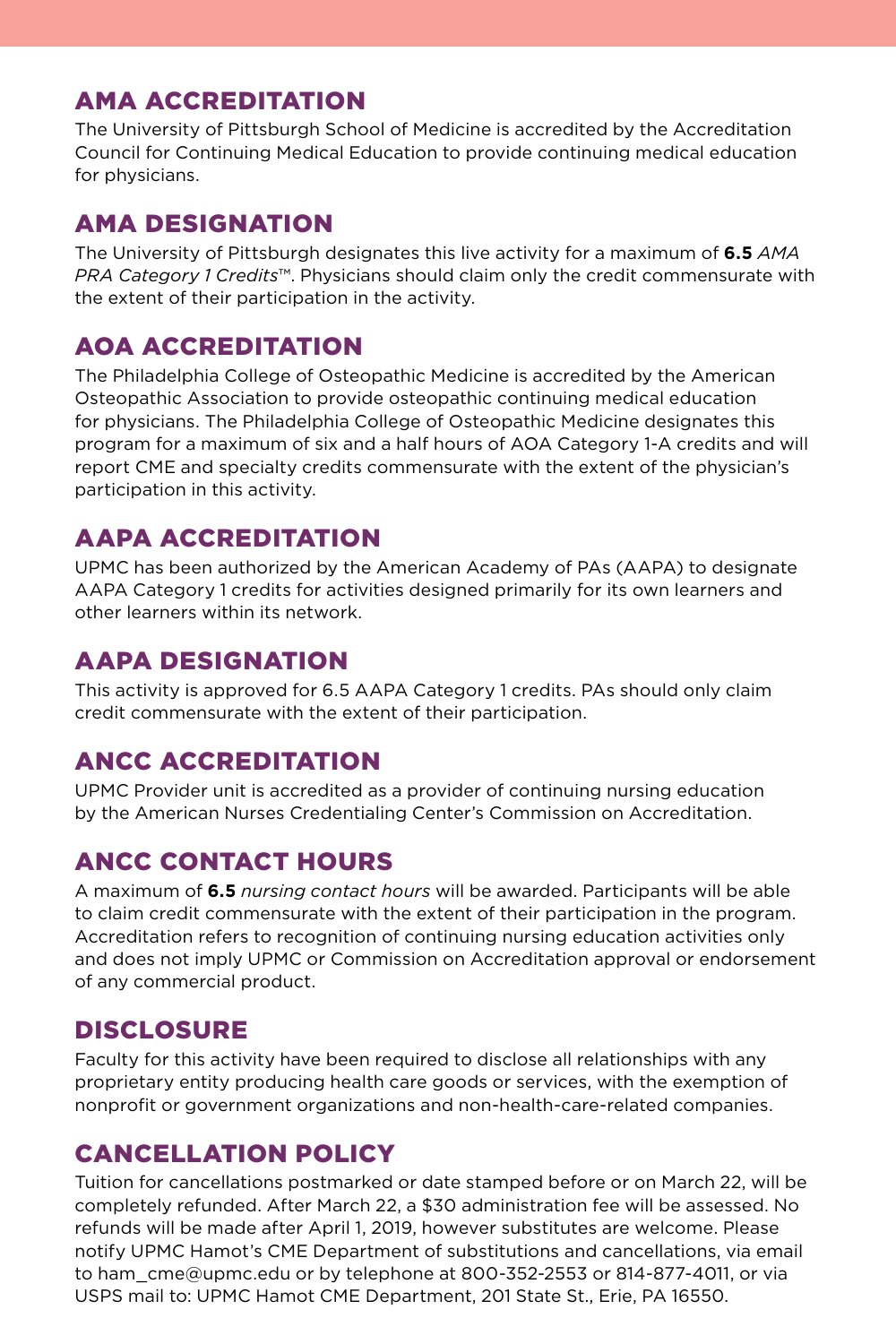## COURSE DIRECTORS

#### *Mario Kinsella, MD, FCCP, FAASM*

Department of Pulmonology UPMC Hamot

#### *Stephen Kovacs, DO, FCCP*

Department of Pulmonology UPMC Hamot

## **FACULTY**

#### *Mario Kinsella, MD, FCCP, FAASM*

Department of Pulmonology UPMC Hamot

#### *Stephen Kovacs, DO, FCCP*

Department of Pulmonology UPMC Hamot

#### *Christopher Lau, MD*

Department of Pulmonology UPMC Hamot

#### *Brenna Lee, PA-C*

Department of Pulmonology UPMC Hamot

#### *J. Gus Lewis, DO*

Department of Infectious Disease UPMC Hamot

#### *Ruthann Lipman, DO*

Ear, Nose & Throat Specialists of Northwestern Pennsylvania

#### *Robert Maholic, DO, FACC, FSVM*

Department of CV Medicine and Surgery UPMC Hamot

#### *Anand Popuri, DO, MS*

Pulmonology Fellowship UPMC Hamot

#### *Manisha Shende, MD*

Department of Thoracic Surgery UPMC Hamot

### SPECIAL NEEDS

Participation by all individuals is encouraged. Advance notification of any special needs (i.e., glutenfree or vegan meal, private room for nursing mothers, handicap accessibility) will help us provide better service. Please notify us of your needs at least two weeks in advance of the program by calling UPMC Hamot's CME office at 800-352-2553 or 814-877-4011.

## ATTIRE

Attire for the conference is business casual. Since meeting room temperatures and personal comfort levels vary, **it is recommended that you dress in layers and bring a light jacket or sweater with you to the conference**.

## LOCATION

The program is being held in the West Ballroom at the Bayfront Convention Center at 1 Sassafras Pier, Erie, Pa.